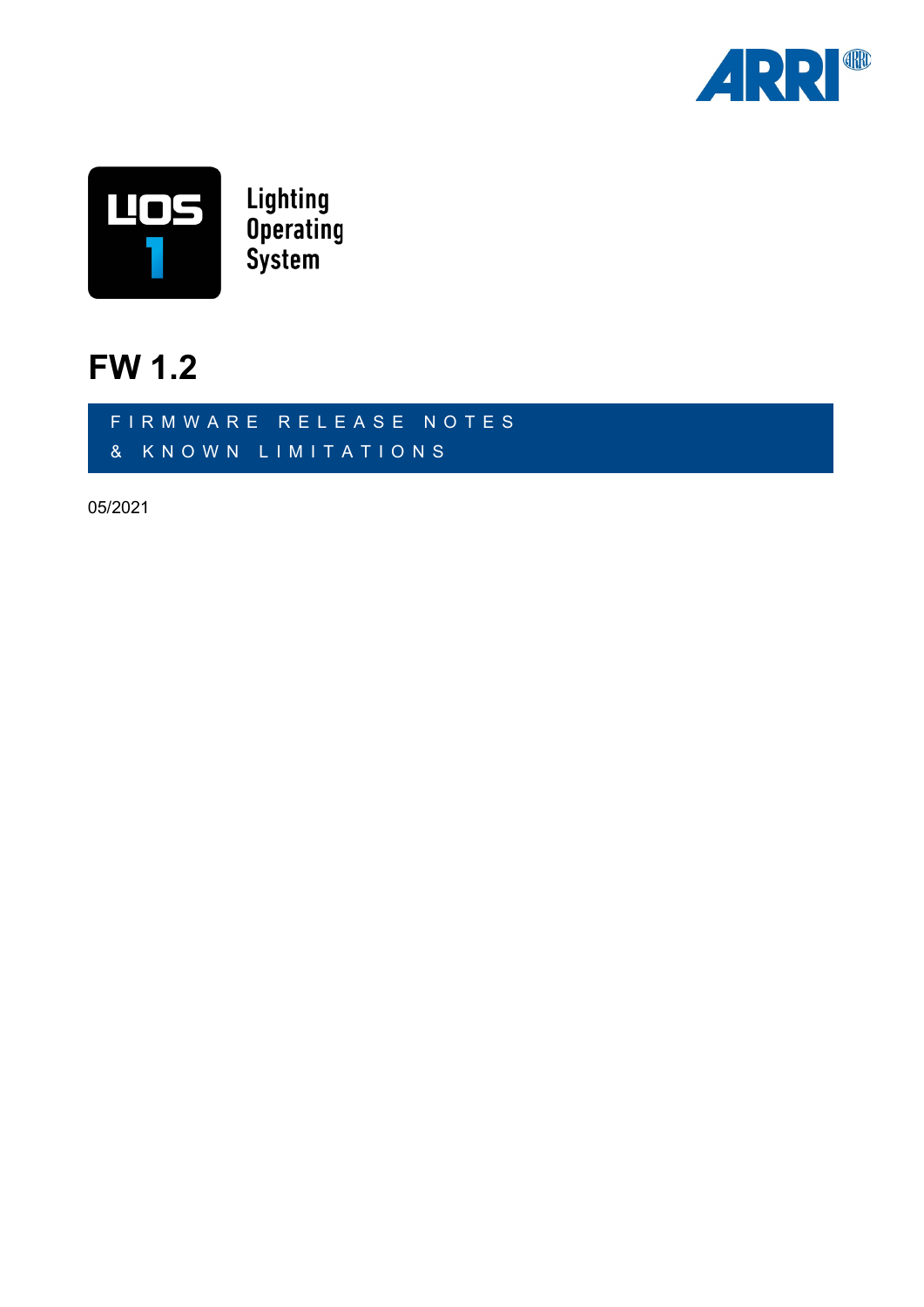

## **Release Notes**

#### **New Firmware Version: LiOS 1.2.1 Replacing Firmware Version: LiOS 1.0.6**

In this major release all known limitations of the previous firmware have been resolved. Further, previously missing features are being introduced:

- Control option Streaming ACN (sACN) implemented.
- DMX/RDM Gateway function implemented. Any Orbiter can now act as a transformer from Ethernet based control protocols such as Art-Net and sACN towards Output of 5 Pin DMX for daisy chaining of multiple units. RDM Messages are being sent and received bidirectional as well. This eliminates the need for external or third-party devices for control protocol conversion.
- Support of various additional RDM PIDs added.
- Addition of various Art-Net Messages such as ArtIpProg and ArtSync
- Implementation of USB-C interface support for the ARRI ALSM service tool, now also for Windows operating systems
- Various updates and enhancements of the graphical user interface across the entire LiOS system for a better and simplified user experience
- Various improvements for the integrated web page control option
- Overall system stability improvements

Further, various issues and bugs have been resolved to make the Orbiter more reliable.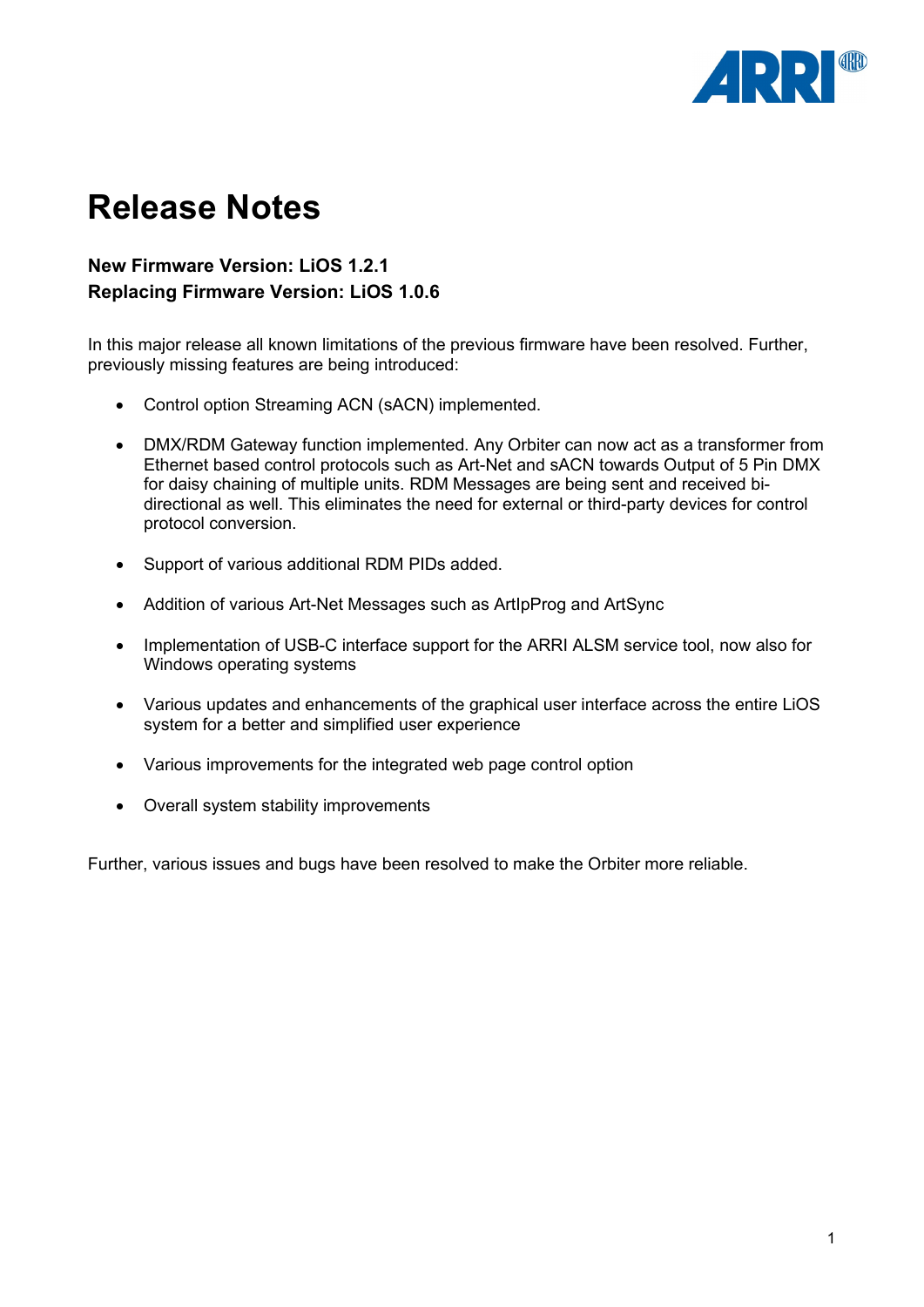

# **Known Limitations**

| <b>Issue</b>                                                          | <b>User Impact / Explanations</b>                                        |
|-----------------------------------------------------------------------|--------------------------------------------------------------------------|
| sACN: Data packet options not                                         | The fixture can currently only be used in broadcast data                 |
| available                                                             | setting                                                                  |
| High-Speed Mode: Dim values                                           | Low end slow dimming fades in High-Speed Mode need                       |
| below 5% not stable                                                   | to be avoided                                                            |
| DMX/RDM Gateway: Change of<br>DMX Mode causes short time data<br>loss | Avoid changing the DMX Mode during live operation<br>(show or recording) |
| sACN: No data reception after                                         | Change of Network modes needs to be followed by a                        |
| change of Network Mode                                                | power cycle of the fixture                                               |
| Setting illegal IP-Adresses may                                       | Network Interface becomes unusable. The fixture can still                |
| cause instability of network interface                                | be used via the control panel. The only workaround is a                  |
| (e.g. X.X.X.0 or X.X.X.255)                                           | factory reset on the fixture.                                            |

- **ALSM:** ARRI Lighting Software Manager PC application for updating firmware and setting attributes of ARRI LED fixtures.
- **DMX:** Communication protocol designed for lighting fixtures in the film, TV and live entertainment markets
- **RDM:** Remote Device Management Two-way communication protocol designed to read and set attributes of a light fixture
- **NOTE:** If using a USB flash drive or SD card to update your Orbiter, please use a USB drive that is USB 1.0 or 2.0 standard and is formatted to FAT or FAT32. The update file must be in the root directory of the drive.

Read and obey all warnings and notices in the Orbiter user manual. Read and follow the Orbiter firmware update guide.